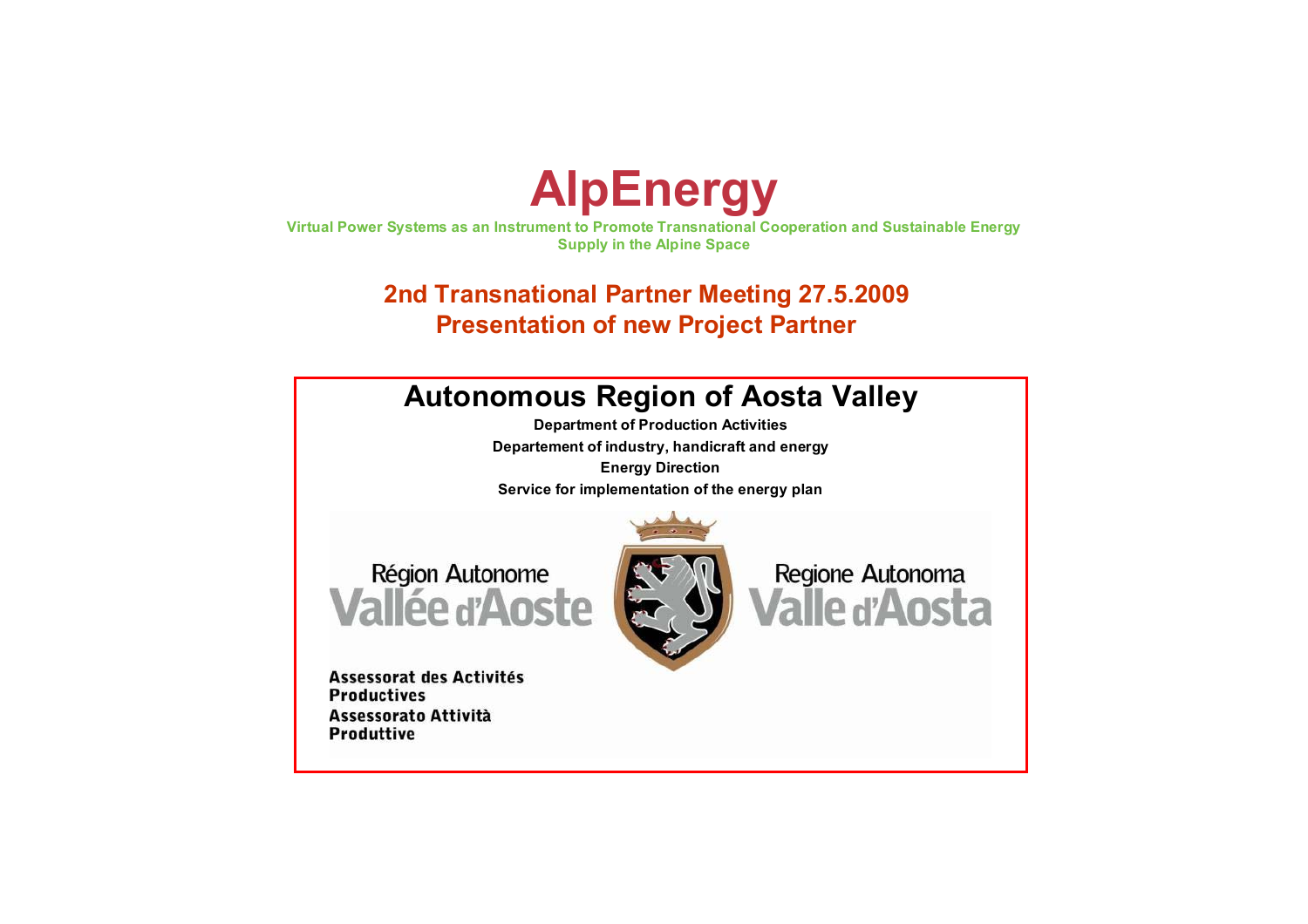### **Autonomous Region of Aosta Valley**

# **The Territory**

The Aosta Valley is an Alpine valley sited in north-western Italy that includes the Italian slopes of: Mont Blanc (4810 m s.l.m.)

Monte Rosa (4634 m s.l.m.) Matterhorn (4478 m s.l.m.) Grand Paradis (4061 m s.l.m.)



It is bordered by France to the west, Switzerland to the north and the region of Piedmont to the south and east.

Italy, Valle d'Aosta

Area: 3.263 km²Population: 126.923 inhabitants Municipalities: 74 Density: 39 /km<sup>2</sup> The regional capital is Aosta with 35.000 inhabitants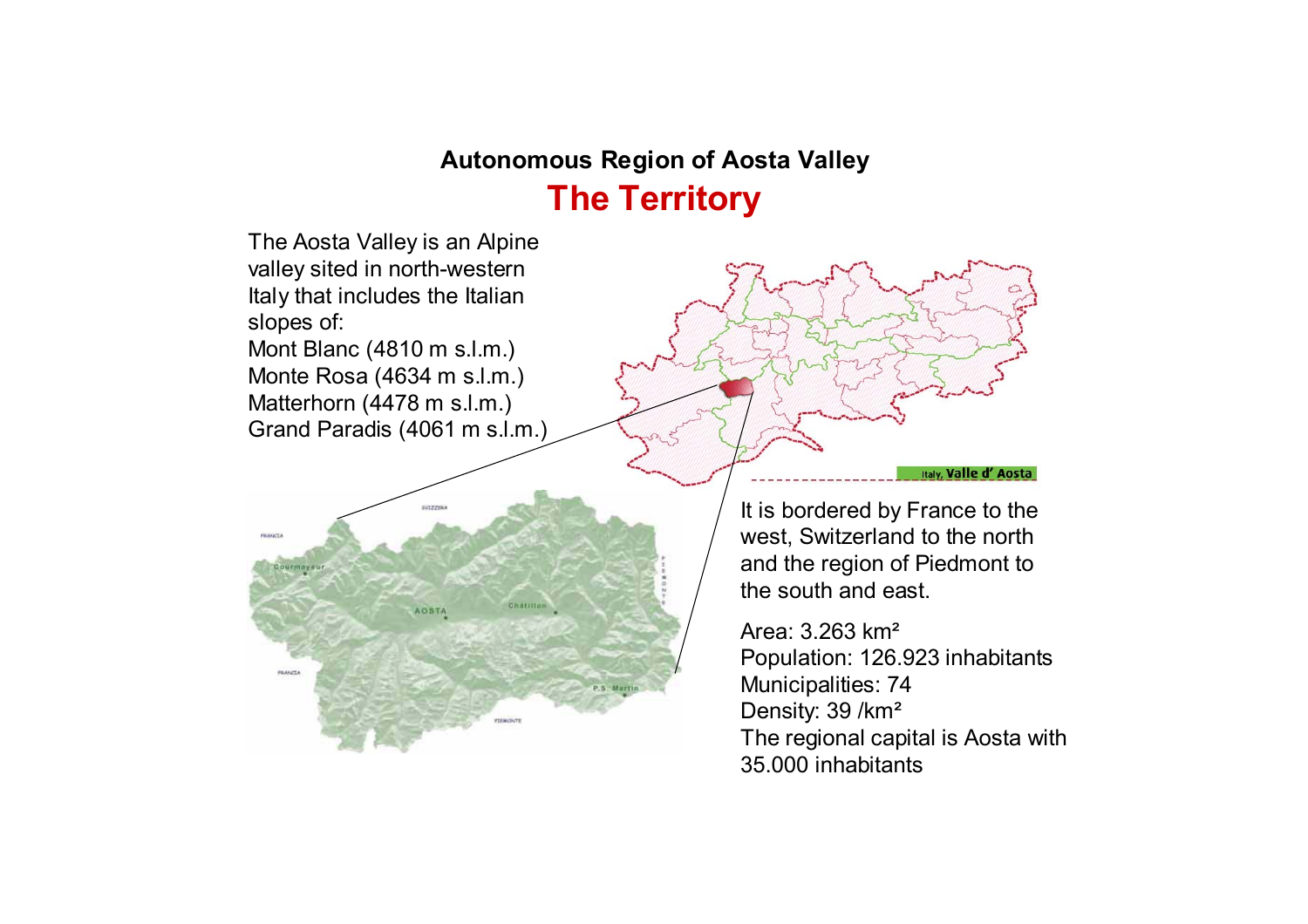## **Autonomous Region of Aosta Valley The Aosta Valley energetic system**

**(Source: Regional Energetic Assessment 2001-2006)**

**Total energy consumptions: 5.300 GWh**

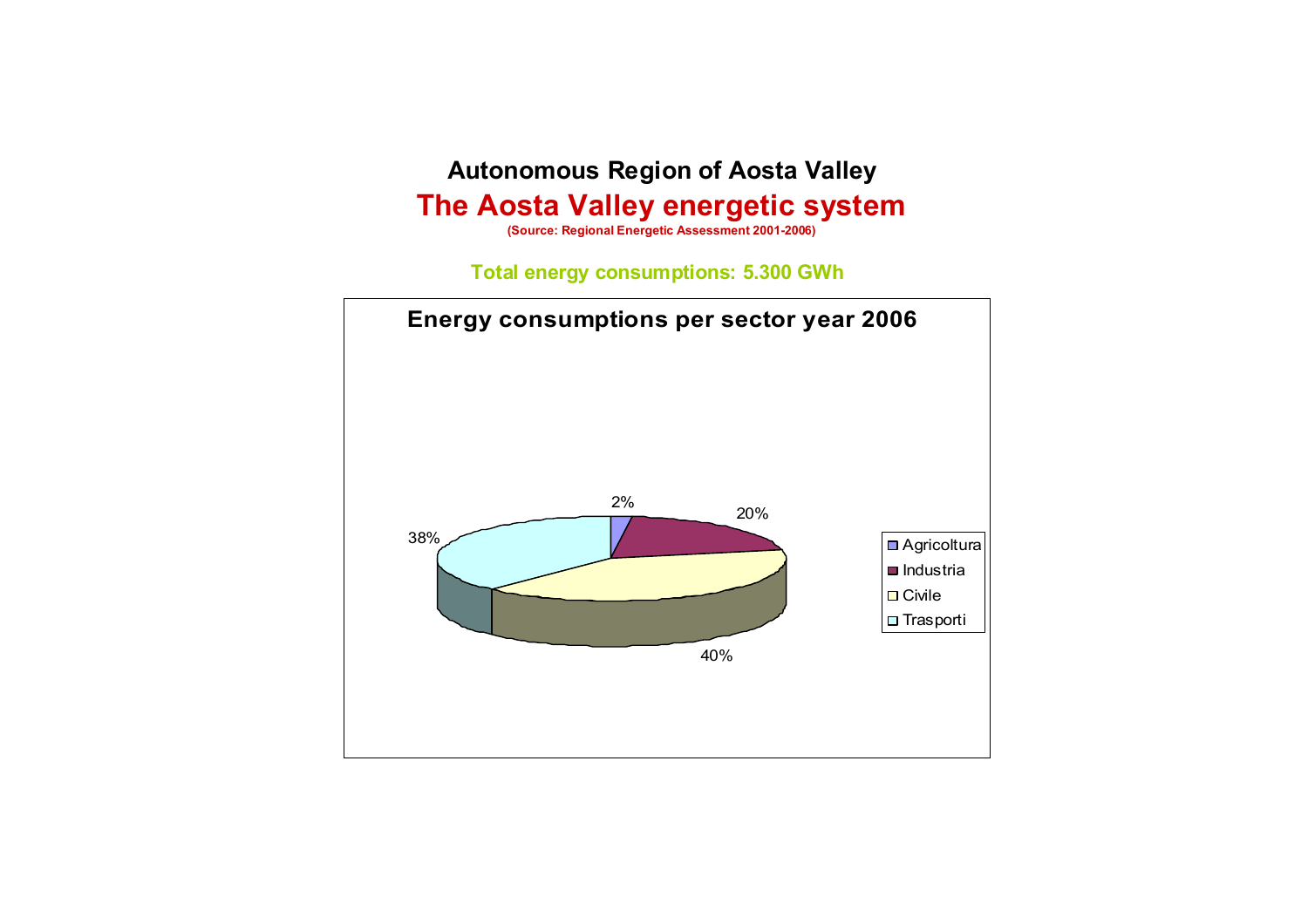### **Autonomous Region of Aosta Valley The Aosta Valley energetic system**

**(Source: Regional Energetic Assessment 2001-2006)**

#### **Total energy consumptions: 5.300 GWh**

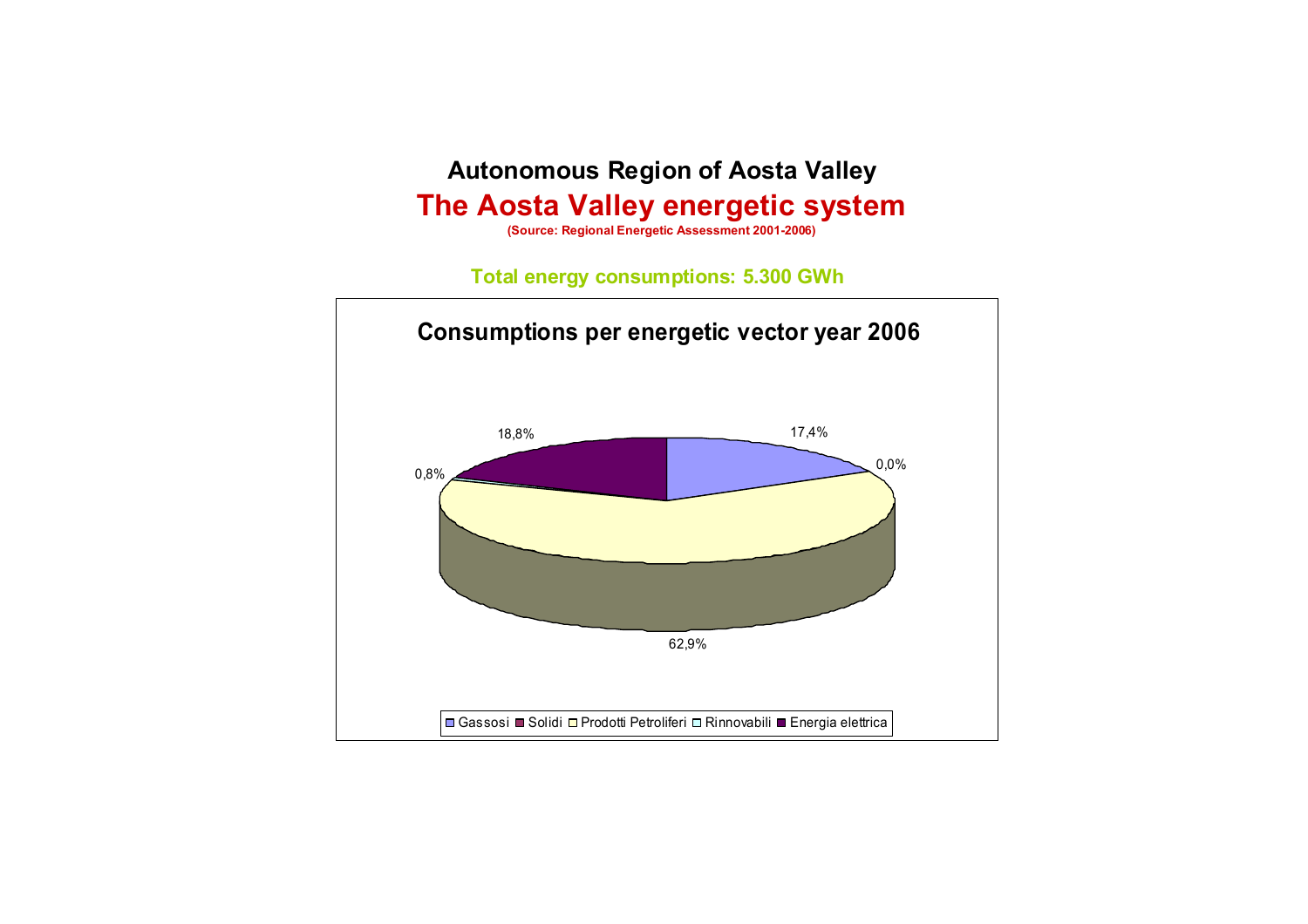# **Autonomous Region of Aosta Valley The Aosta Valley energetic system**

**(Source: Regional Energetic Assessment 2001-2006)**

#### **Electricity system: consumption and production**

 $\blacktriangleright$ Total electricity consumptions: **994 GWh**



- $\blacktriangleright$  Total electricity production: **3.000 GWh**
	- Hydroelectric: 99,5%
	-

Big plants rised theirs maximun exploitation

- $\rightarrow$  Residual exploitation in micro hydroelectric (acqueduct)
- $\bullet$  "CHP" and photovolatic: 0,5 %  $\hspace{0.1cm}\longrightarrow\hspace{0.1cm}$  Great possibility of development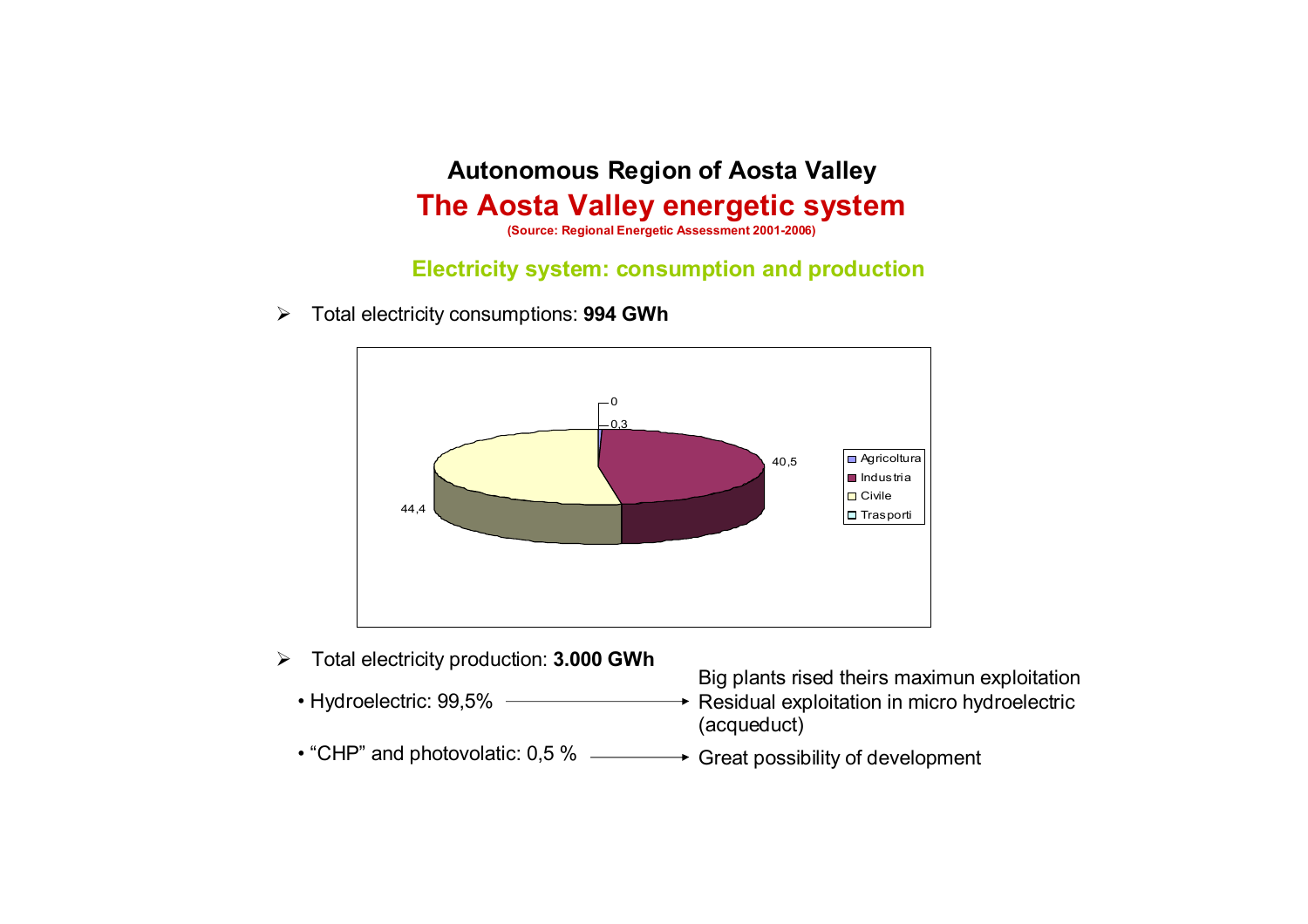#### **Autonomous Region of Aosta Valley The involved department:**

### **"Service for implementation of the energy plan"**

¾ Update the regional "energetic assessment" and in cascade the regional "energetic plan"

 $\triangleright$  Traduce the aims of the energy plan in Energy policy measures (regional laws,…) in order to:

- **•** Increase energy efficiency
- Develop RES
- $\triangleright$  The main measures:
	- Benefit (RES, energy efficiency,...)
	- Theresolds (minimum % of RES in building,...)

¾ Informations and training program (targets: population,SME, professional)

¾ Partecipation to European Project (Alpine Space, Alcotra, Central Europe,...)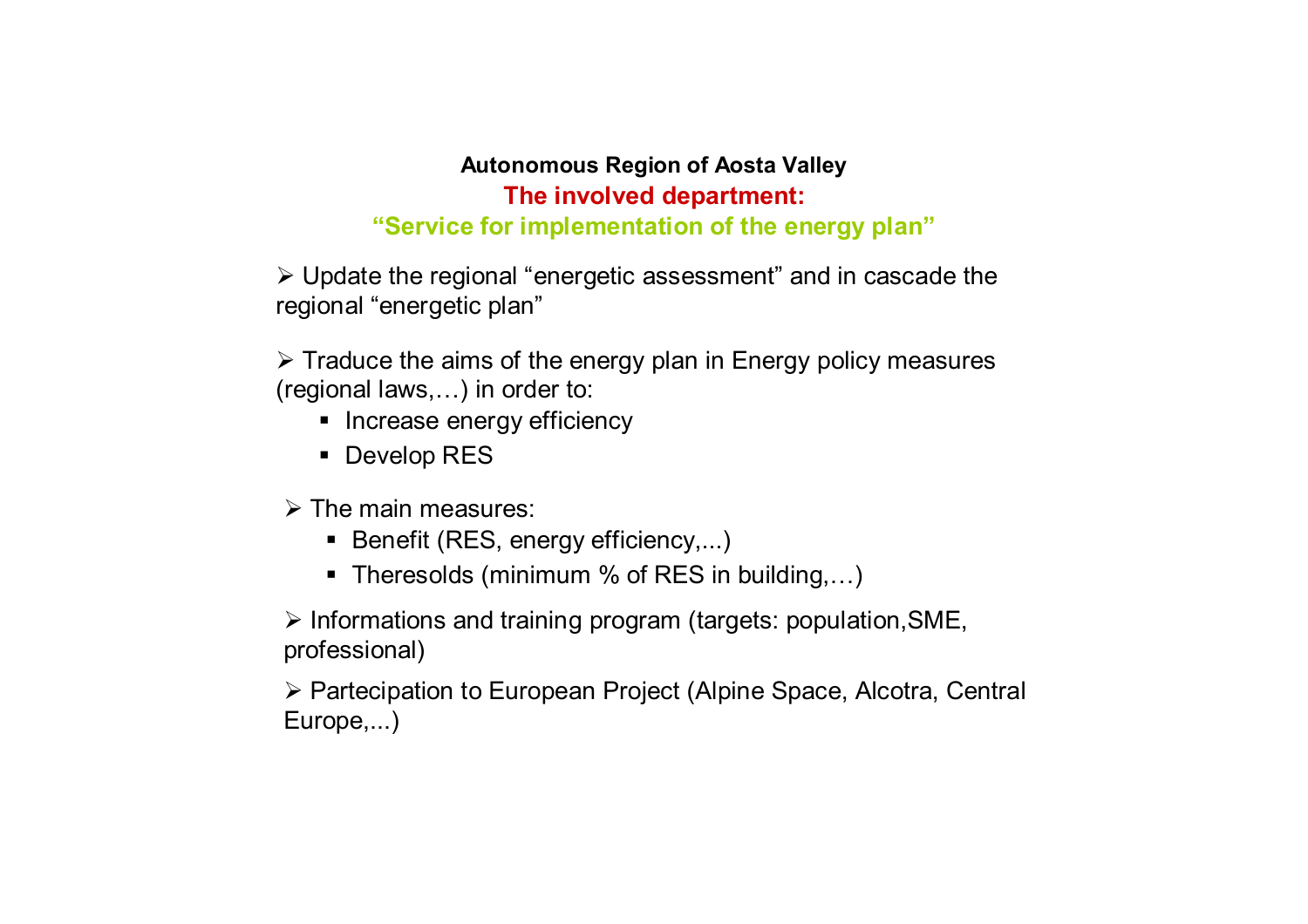**Autonomous Region of Aosta Valley The Aosta Valley project proposal**

• Study the applicability of VPS concept to his territory, in particular concerning scattered villages.

• Analise the technical and economical attractiveness of VPS where the national grid is available and where it's not yet (2 pilot villages).

 $\bullet$  Monitoring electrical consumptions and to forecast, on the other side, the potential of production with RES.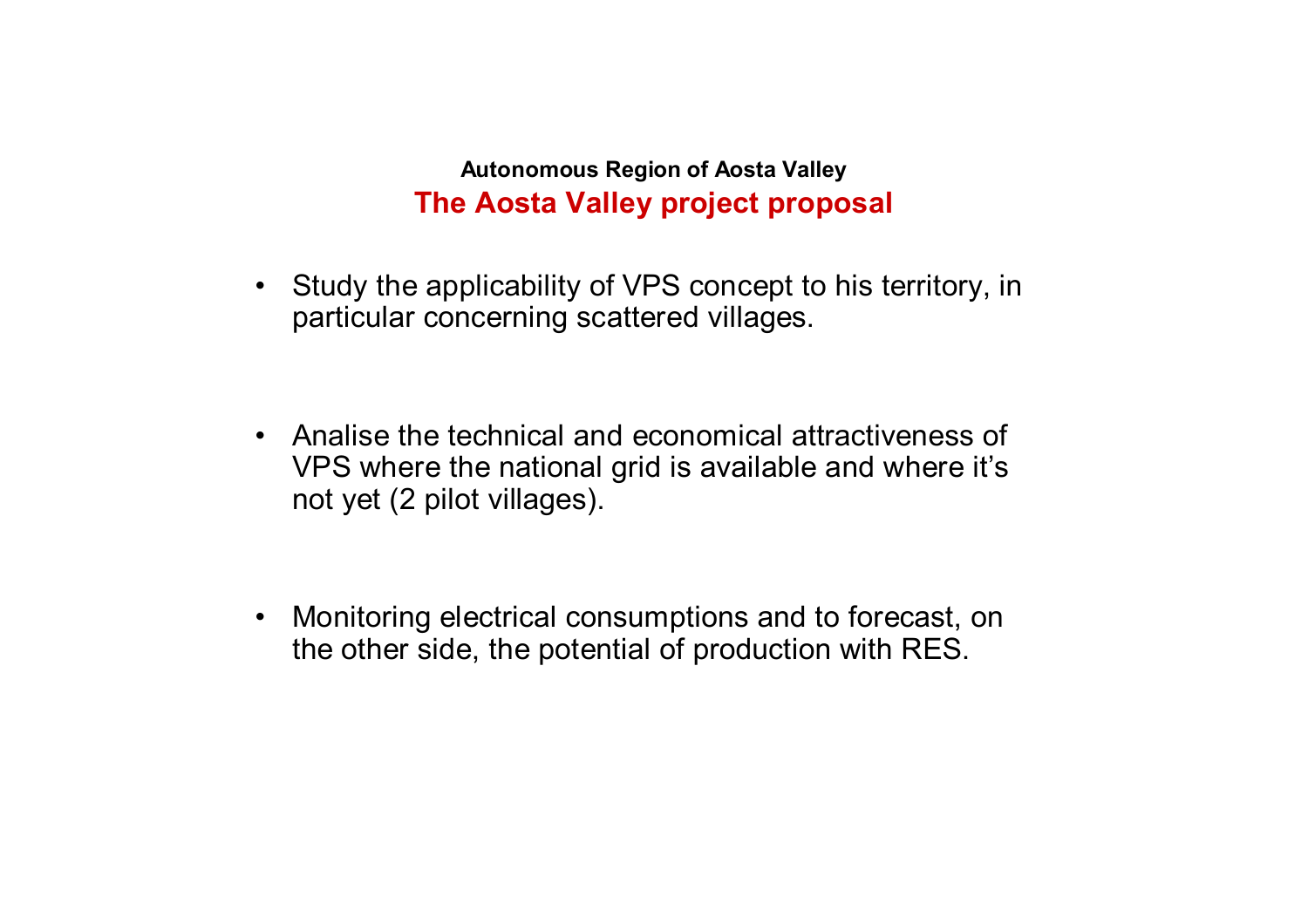**Autonomous Region of Aosta Valley The Aosta Valley project proposal**

- Create and test a simple and easily practicable model to manage power supply and the demad side in scattered habitat scenarios with and without connection to the national grid.
- Unveil potentials for a 100 % power supply from renewable energies in small villages.
- By various means of public relations Aosta will share their experience with other scattered habitats in Italy and the Alpine Space.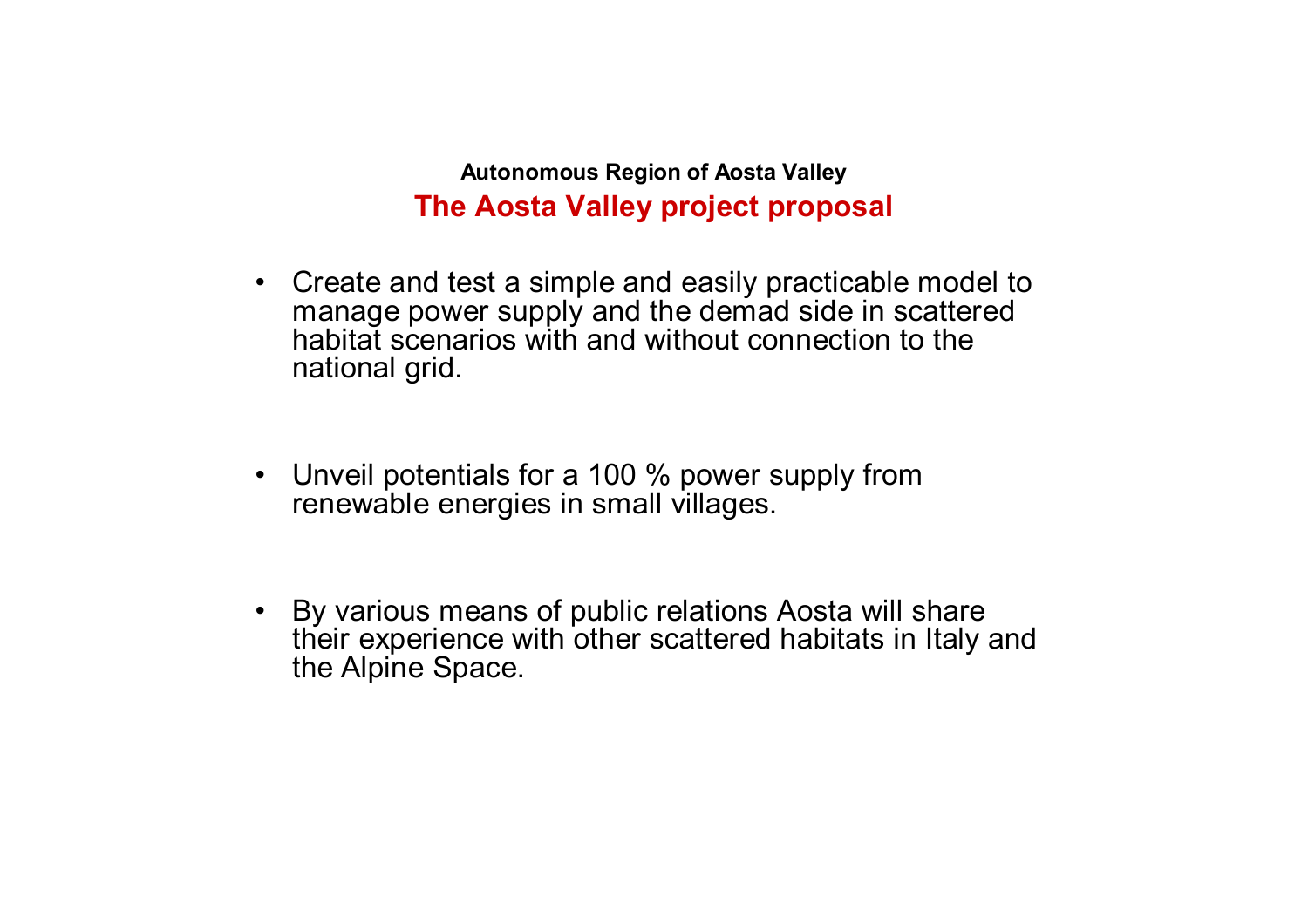# **Autonomous Region of Aosta Valley The Aosta Valley project proposal The villages selected for the feasibility study**

### **Clavalité Village**

•**Small village with almost 50 buildings (holiday houses and seasonal cowshed) not yet connected to the electrical grid altitude 1600 m s.l.m.**

•**Actual electicity production system:**

**Stand-alone photovoltaic Diesel oil engine**

•**The objectives:**

**- Develop photovoltaic, minimicro hydroelectric, storage system like pumped water to become a 100% RES- Manage the system with recour to the VPS AlpEnergy prototype**

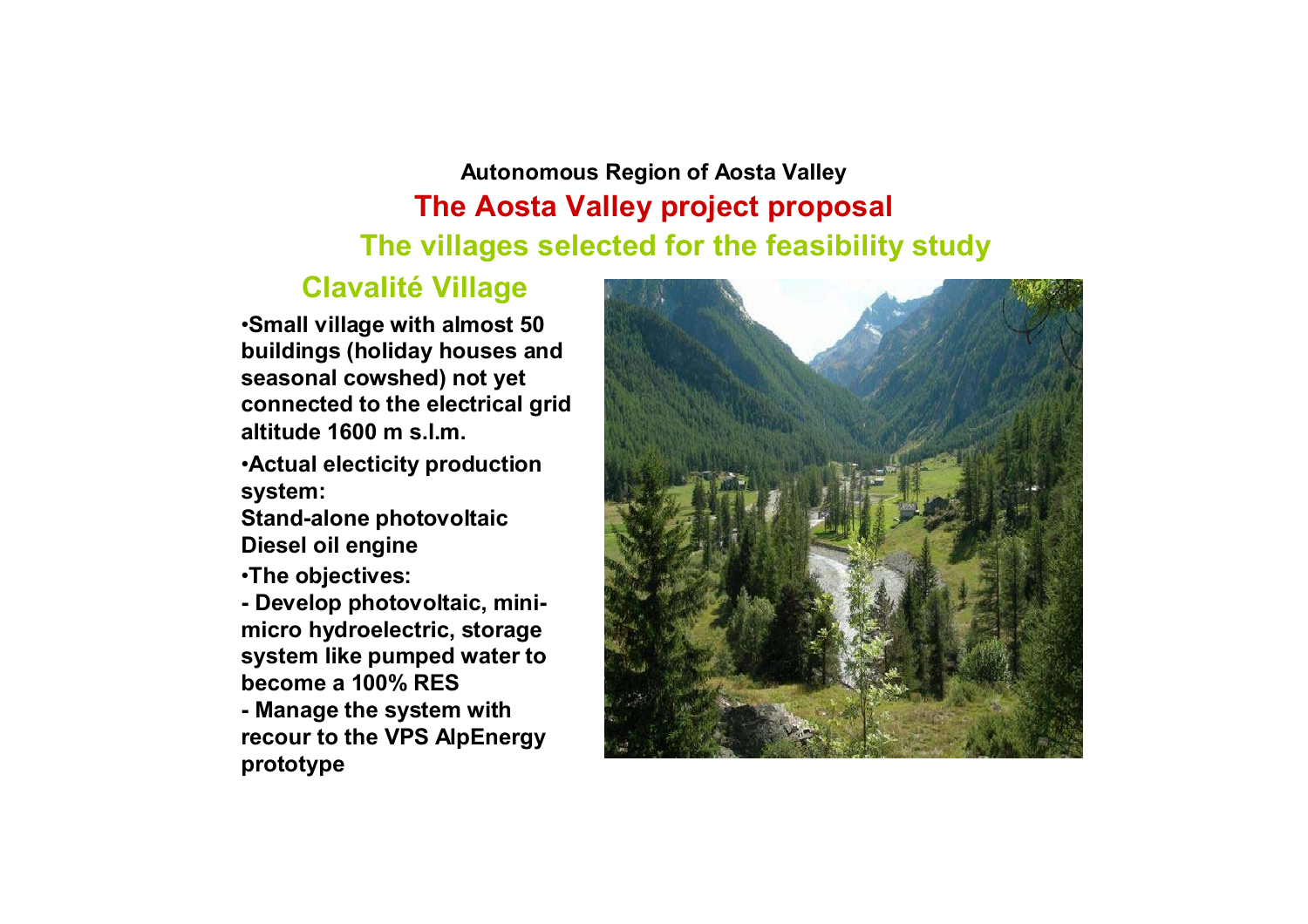**Autonomous Region of Aosta Valley The Aosta Valley project proposal The villages selected for the feasibility study**

## **Saint-Denis**

•**400 inhabitants**

•**Connected to the electrical grid**

•**Scattered villages 500-1500 m s.l.m**

•**Actual electricity production system: few number of photovoltaic generators**

•**The objectives:**

**- Develop RES power supply: photovoltaic, mini-micro hydroelectric, wind power, biomass CHP (ORC) to become a 100% RES**

**- Increase energy efficiency (public lighting)**

**- Manage the system with recour to the VPS AlpEnergy prototype**